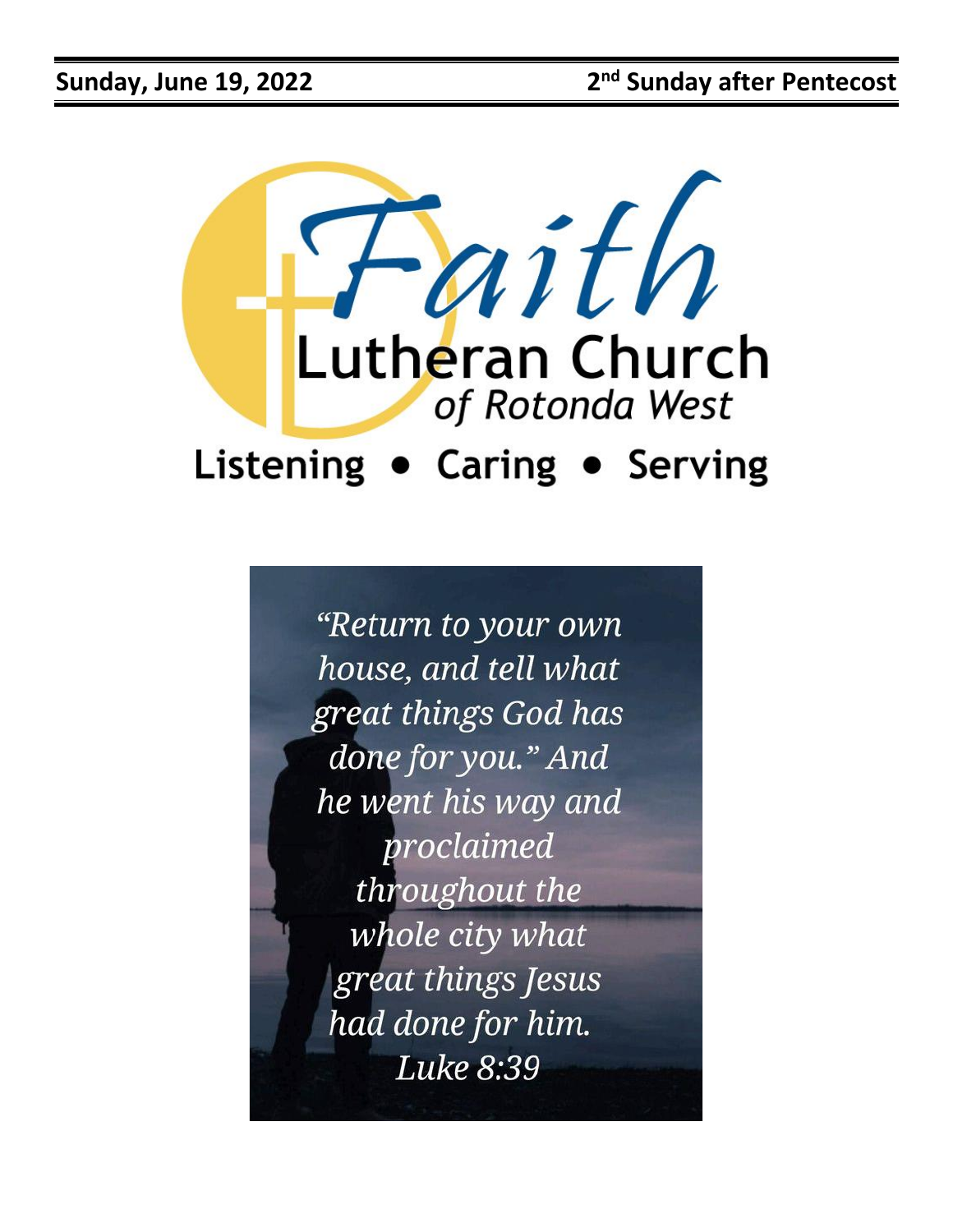#### GATHERING

## **Prelude**

# **PLEASE STAND AS YOU ARE ABLE AND FACE THE BAPTISMAL FONT** CONFESSION AND FORGIVENESS

- P In the name of the Father, and of the  $\pm$  Son, and of the Holy Spirit.
- **C Amen!**
- P Let us confess our sin in the presence of God and of one another. *Silence is kept for reflection.*
- P Together we pray,
- **C Merciful God, we confess that we have not followed your path but have chosen our own way. Instead of putting others before ourselves, we long to take the best seats at the table. When met by those in need, we have too often passed by on the other side. Set us again on the path of life. Save us from ourselves and free us to love our neighbors. Amen.**
- P Hear the good news! God does not deal with us according to our sins but delights in granting pardon and mercy. In the name of  $\pm$  Jesus Christ, your sins are forgiven. You are free to love as God loves.
- **C Amen.**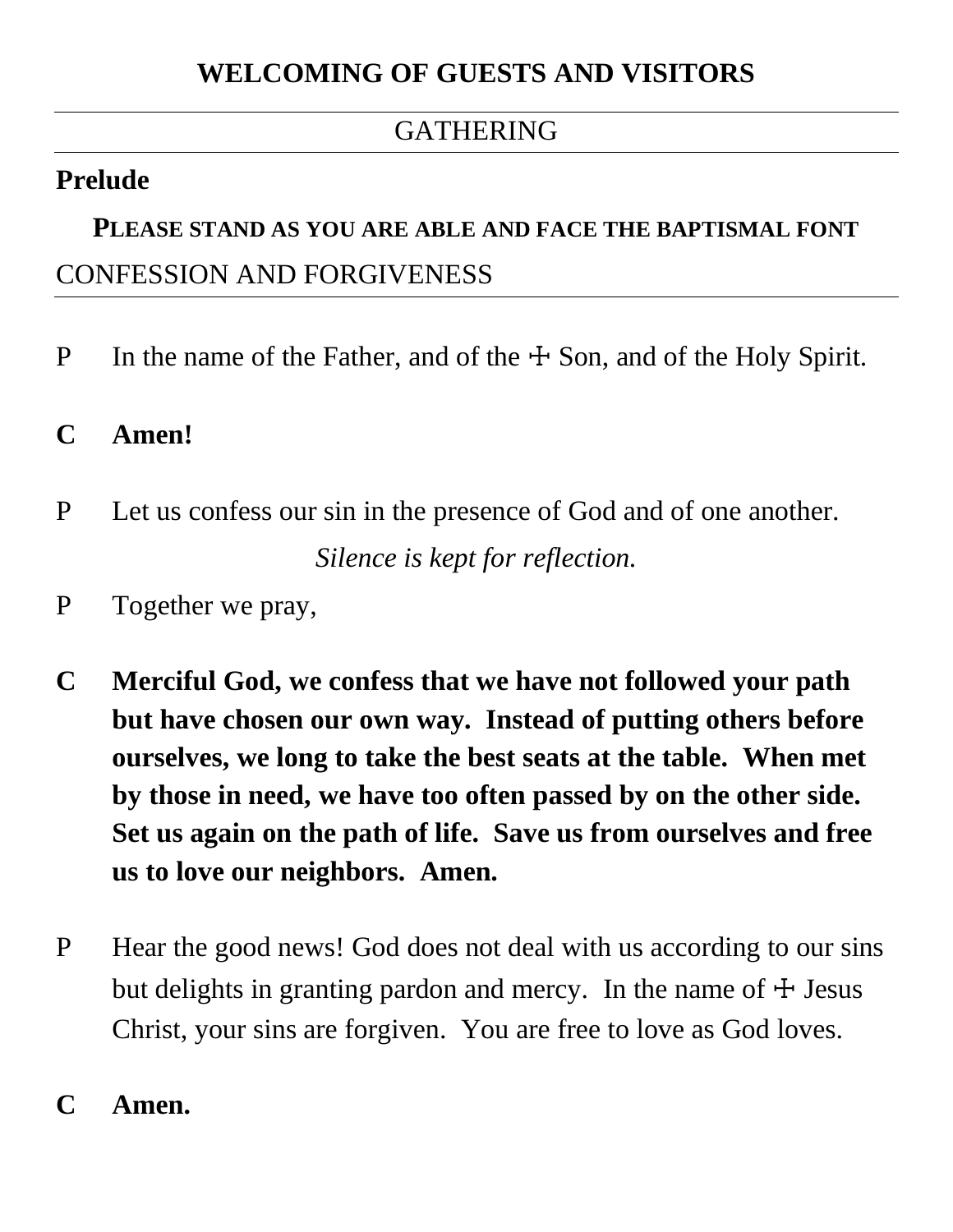

# **THE GREETING AND PRAYER OF THE DAY**

- P The grace of our Lord Jesus Christ, the love of God, and the communion of the Holy Spirit be with you all. **C And also with you.**
- P Together we pray,

**C O Lord God, we bring before you the cries of a sorrowing world. In your mercy set us free from the chains that bind us, and defend us from everything that is evil, through Jesus Christ, our Savior and Lord. Amen.**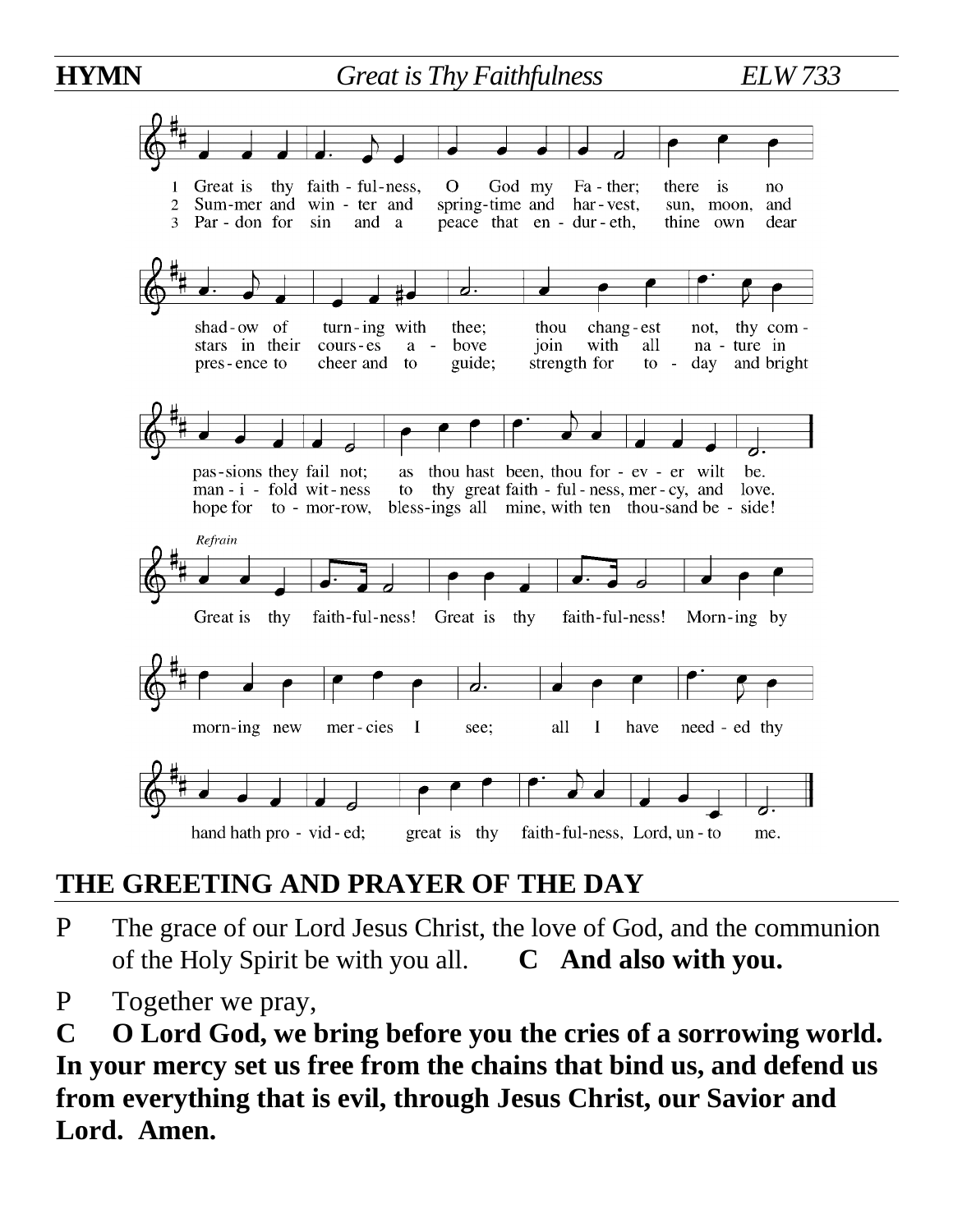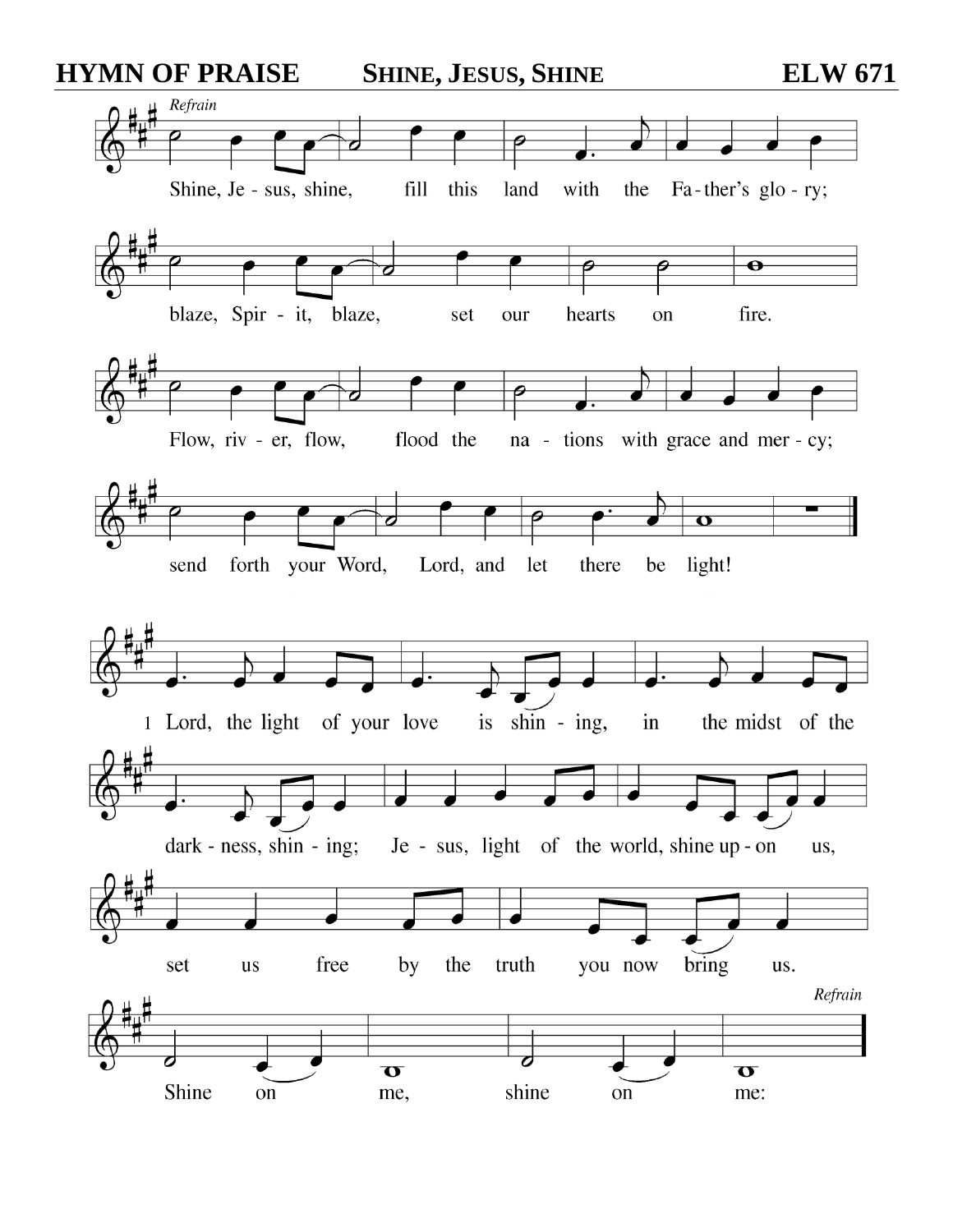#### **WORD**

#### **FIRST READING** *Isaiah 65:1-9*

<sup>1</sup>I was ready to be sought out by those who did not ask,

to be found by those who did not seek me.

I said, "Here I am, here I am," to a nation that did not call on my name. <sup>2</sup>I held out my hands all day long to a rebellious people,

who walk in a way that is not good, following their own devices;

 $3a$  people who provoke me to my face continually,

sacrificing in gardens and offering incense on bricks;

<sup>4</sup>who sit inside tombs, and spend the night in secret places;

who eat swine's flesh, with broth of abominable things in their vessels;  $5$ who say, "Keep to yourself,

do not come near me, for I am too holy for you."

These are a smoke in my nostrils, a fire that burns all day long.  ${}^{6}$ See, it is written before me: I will not keep silent, but I will repay; I will indeed repay into their laps

<sup>7</sup>their iniquities and their ancestors' iniquities together,

says the LORD; because they offered incense on the mountains and reviled me on the hills, I will measure into their laps full payment for their actions.

<sup>8</sup>Thus says the LORD: As the wine is found in the cluster, and they say, "Do not destroy it, for there is a blessing in it,"

so I will do for my servants' sake, and not destroy them all.

<sup>9</sup>I will bring forth descendants from Jacob,

and from Judah inheritors of my mountains;

my chosen shall inherit it, and my servants shall settle there.

The word of God. **Thanks be to God.**

## **SECOND READING** *Galatians 3:23-29*

 $23$ Now before faith came, we were imprisoned and guarded under the law until faith would be revealed.  $24$ Therefore the law was our disciplinarian until Christ came, so that we might be justified by faith.  $25$ But now that faith has come, we are no longer subject to a disciplinarian,  $^{26}$  for in Christ Jesus you are all children of God through faith.  $27\text{As}$  many of you as were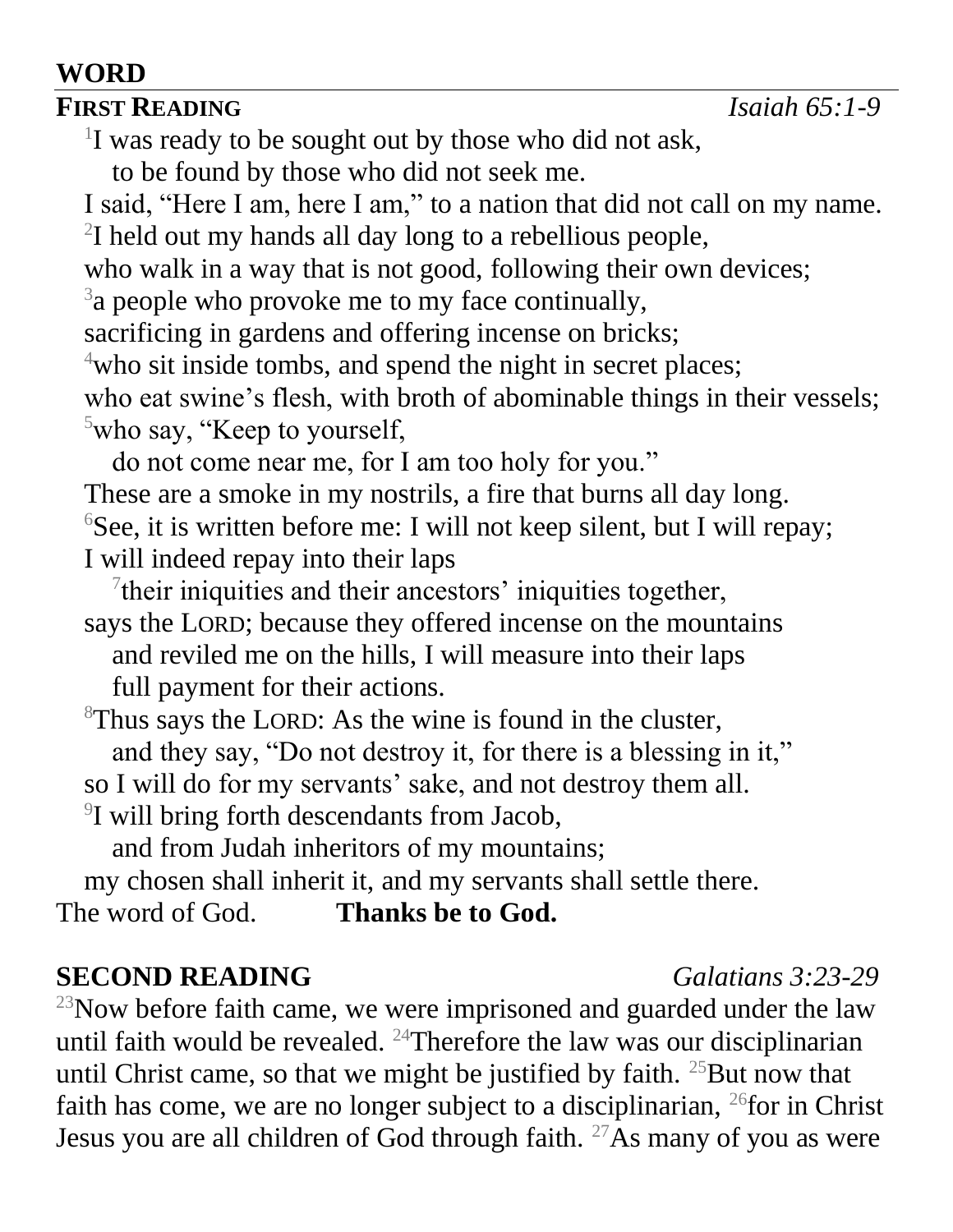baptized into Christ have clothed yourselves with Christ. <sup>28</sup>There is no longer Jew or Greek, there is no longer slave or free, there is no longer male and female; for all of you are one in Christ Jesus. <sup>29</sup>And if you belong to Christ, then you are Abraham's offspring, heirs according to the promise.

The word of God. **Thanks be to God. PLEASE STAND AS YOU ARE ABLE**



**GOSPEL** *Luke 8:26-39*

#### **C Glory to you, O Lord.**

<sup>26</sup>Then [Jesus and his disciples] arrived at the country of the Gerasenes, which is opposite Galilee. <sup>27</sup>As he stepped out on land, a man of the city who had demons met him. For a long time he had worn no clothes, and he did not live in a house but in the tombs. <sup>28</sup>When he saw Jesus, he fell down before him and shouted at the top of his voice, "What have you to do with me, Jesus, Son of the Most High God? I beg you, do not torment me"—<sup>29</sup>for Jesus had commanded the unclean spirit to come out of the man. (For many times it had seized him; he was kept under guard and bound with chains and shackles, but he would break the bonds and be driven by the demon into the wilds.)  $30$  Jesus then asked him, "What is your name?" He said, "Legion"; for many demons had entered him.  $31$ They begged him not to order them to go back into the abyss.

 $32$ Now there on the hillside a large herd of swine was feeding; and the demons begged Jesus to let them enter these. So he gave them permission.  $33$ Then the demons came out of the man and entered the swine, and the herd rushed down the steep bank into the lake and was drowned.

 $34$ When the swineherds saw what had happened, they ran off and told it in the city and in the country. <sup>35</sup>Then people came out to see what had happened, and when they came to Jesus, they found the man from whom the demons had gone sitting at the feet of Jesus, clothed and in his right mind. And they were afraid.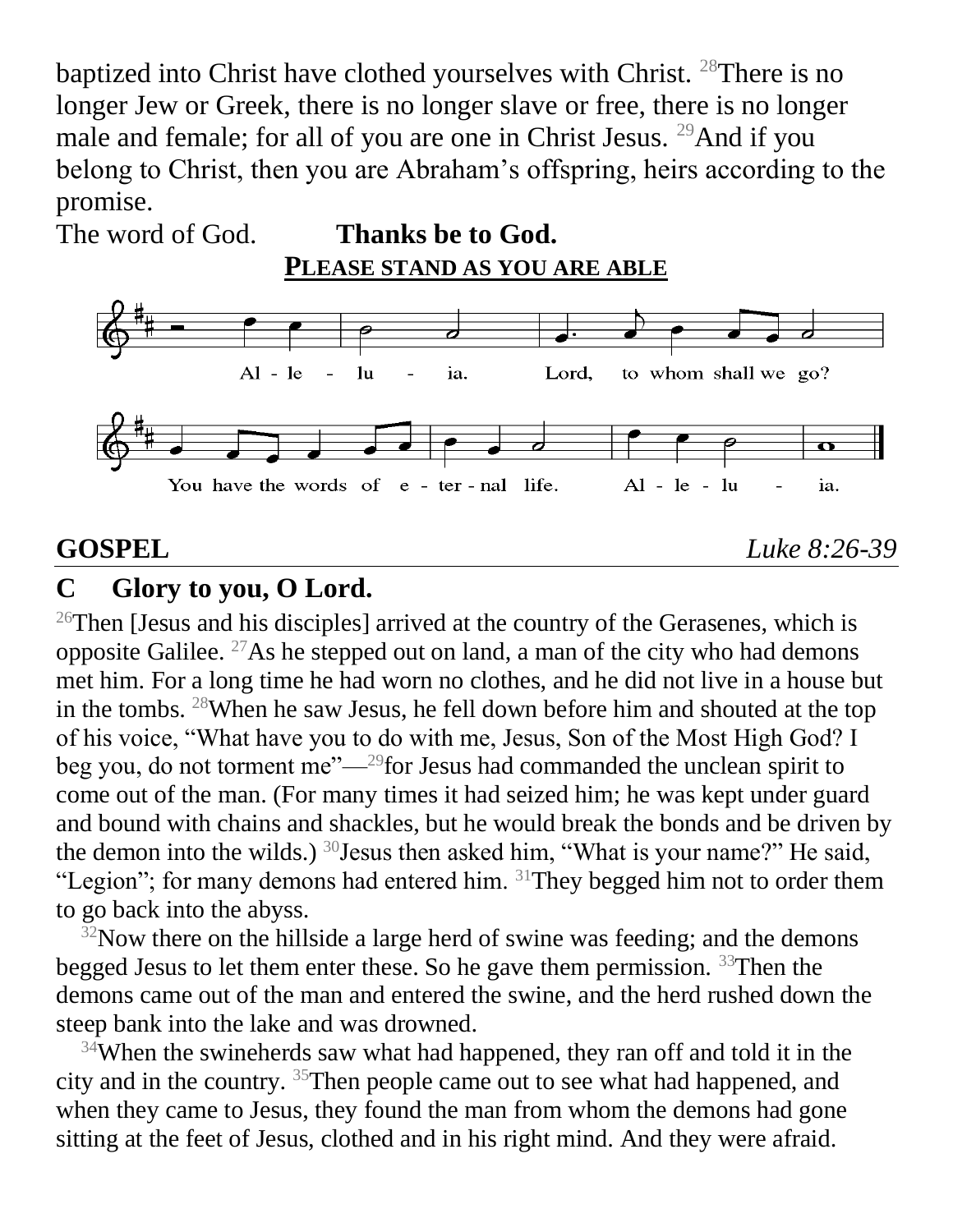<sup>36</sup>Those who had seen it told them how the one who had been possessed by demons had been healed. <sup>37</sup>Then all the people of the surrounding country of the Gerasenes asked Jesus to leave them; for they were seized with great fear. So he got into the boat and returned. <sup>38</sup>The man from whom the demons had gone begged that he might be with him; but Jesus sent him away, saying,  $39$  Return to your home, and declare how much God has done for you." So he went away, proclaiming throughout the city how much Jesus had done for him.

- L The Gospel of our Lord.
- **C Praise to you, O Christ.**

SERMON DECLARE HOW MUCH GOD HAS DONE FOR YOU! Pastor Armen

#### **PLEASE STAND AS YOU ARE ABLE**

HYMN*Faith of Our Fathers ELW 813* Faith of our fa thers,  $\mathbf{h}$  iv -  $\mathbf{h}$ still in spite of dun 1  $\overline{\phantom{a}}$ geon, 3 Faith of our sis ters, broth - ers too. who still must bear  $op -$ Faith born of God. oh, call us yet, bind us with all who fire, and sword. Oh, how our hearts beat high with joy ion's might, rais - ing high, in pris dark. press on  $\overline{\phantom{a}}$ ons fol  $\overline{\phantom{a}}$ low shar - ing the strug gle of you, your cross Refrain when-e'er we hear that Faith of fa - thers, glo - rious word. our cross of Christ still burn - ing bright. Faith for to day, the О un - til the world is made a - new. Faith born of God. O  $ho - ly$ faith, we will be true to you till death.  $\sin - \sin$ faith. we will till death. be true you to  $\frac{1}{\sqrt{2}}$  -  $\frac{1}{\sqrt{2}}$ faith, we will be till death. true to you

# **THE APOSTLES' CREED**

A Together we confess our faith,

**I believe in God, the Father almighty, creator of heaven and earth.**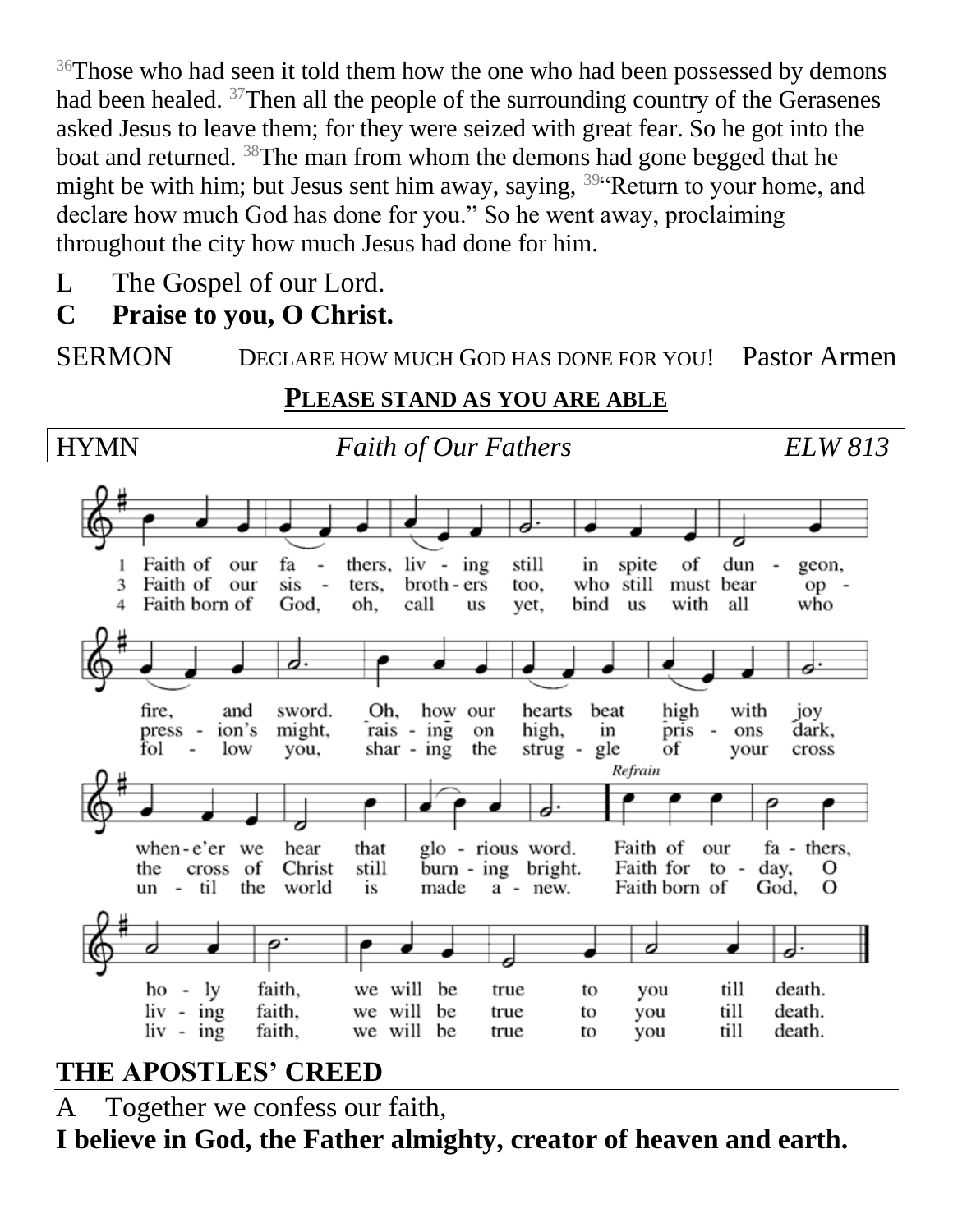- **I believe in Jesus Christ, his only Son, our Lord. He was conceived by the power of the Holy Spirit and born of the virgin Mary. He suffered under Pontius Pilate, was crucified, died, and was buried. He descended into hell. On the third day he rose again. He ascended into heaven, and is seated at the right hand of the Father. He will come again to judge the living and the dead.**
- **I believe in the Holy Spirit, the holy catholic Church, the communion of saints, the forgiveness of sins, the resurrection of the body, and the life everlasting. Amen.**

#### PRAYERS OF INTERCESSION

A United in Christ and guided by the Spirit, we pray for the church, the creation, and all in need.

*each petition concludes…* 

God of grace, **hear our prayer.**

- P God of every time and place, in Jesus' name and filled with your Holy Spirit, we entrust these spoken prayers and those in our hearts into your holy keeping.
- **C Amen.**

## SHARING OF THE PEACE

- P The peace of the Lord be with you always.
- **C And also with you.**

## **OFFERING**

*In thanksgiving for God's blessing, we respond with our tithe and offering*

#### OFFERTORY HYMN ELW 884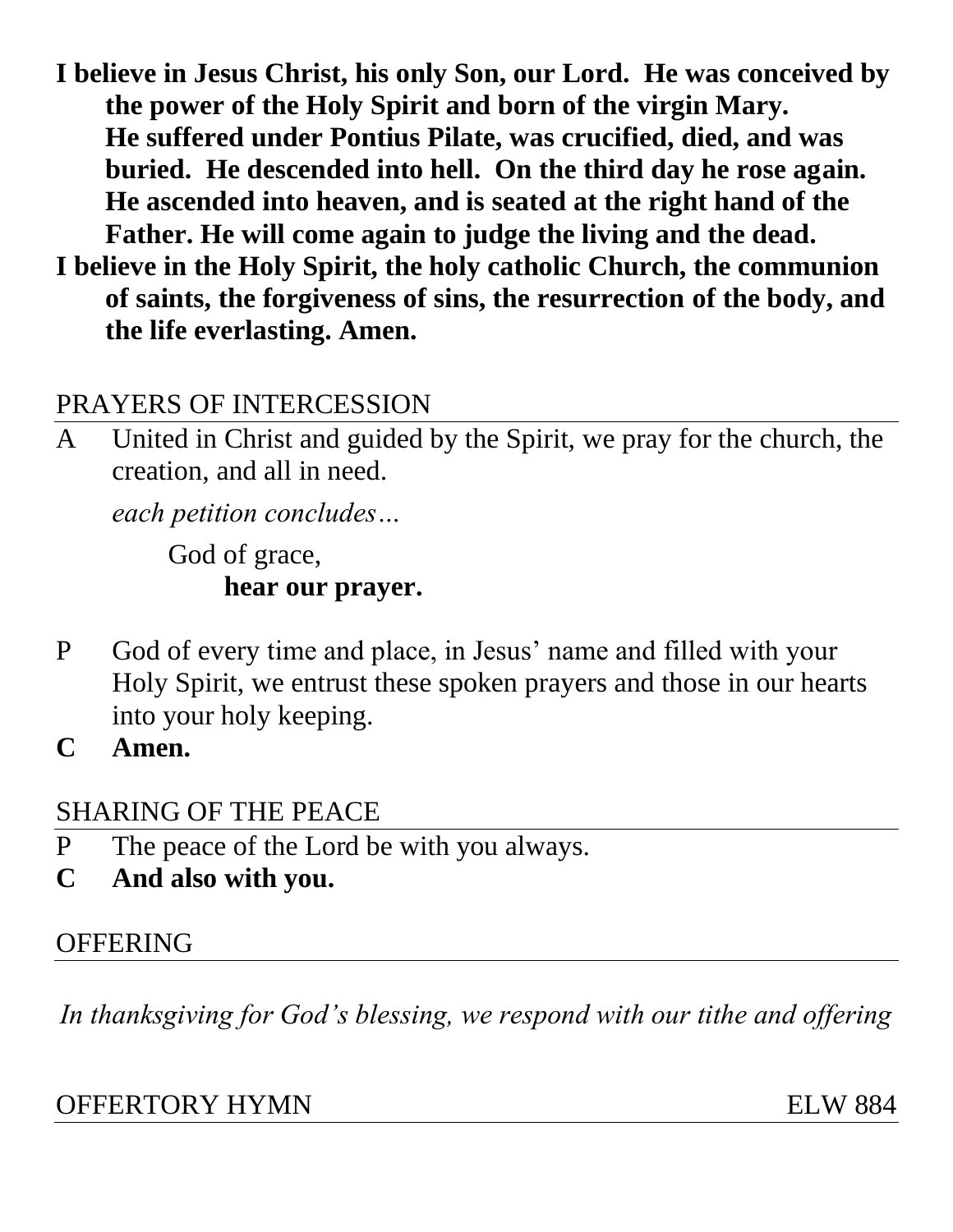

## OFFERING PRAYER

- A Together we pray,
- **C God of abundance: you have set before us a plentiful harvest. As we feast on your goodness, strengthen us to labor in your field, and equip us to bear fruit for the good of all, in the name of Jesus. Amen.**

# **THE WORDS OF INSTITUTION**

In the night in which he was betrayed, our Lord Jesus took bread, and gave thanks; broke it, and gave it to his disciples, saying: Take and eat; this is my body, given for you. Do this for the remembrance of me.

Again, after supper, he took the cup, gave thanks, and gave it for all to drink, saying: This cup is the new covenant in my blood, shed for you and for all people for the forgiveness of sin. Do this for the remembrance of me.

# **THE LORD'S PRAYER**

A Together we pray,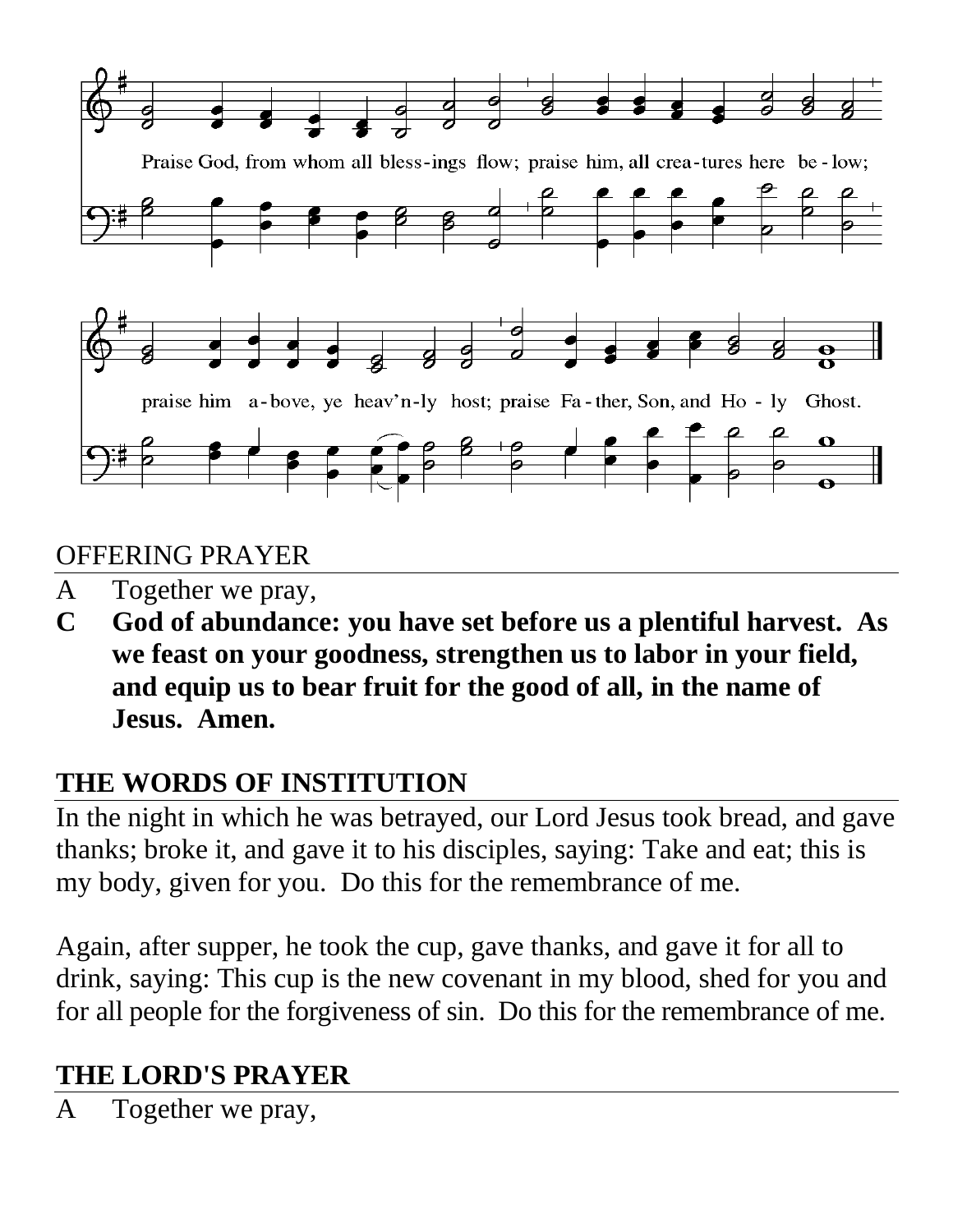**C Our Father, who art in heaven, hallowed be thy name, thy kingdom come, thy will be done, on earth as it is in heaven. Give us this day our daily bread; and forgive us our trespasses, as we forgive those who trespass against us; and lead us not into temptation, but deliver us from evil. For thine is the kingdom, and the power, and the glory, forever and ever. Amen.**

## DISTRIBUTION

As we celebrate the meal of our Lord, all are invited. If you are a guest and regularly commune at your church, you are welcome to commune here. For children who are not communing, please keep your hands folded and you will receive a blessing.

Both wine (red) and grape juice (white) are available at communion. If you prefer grape juice to wine, please raise an index finger when the server comes to you.

If you require a gluten-free wafer, notify the server.

If you are unable to come to the altar rail and would like to receive

communion in your seat, please notify an usher.

# *after all have communed*

- P The body and blood of our Lord Jesus Christ strengthen you and keep you in God's grace.
- **C Amen.**
- A Together we pray,
- **C Life-giving God, through this meal you have bandaged our wounds and fed us with your mercy. Now send us forth to live for others, both friend and stranger, that all may come to know your love. This we pray in the name of Jesus. Amen.**
- P The God of peace, Father,  $\pm$  Son, and Holy Spirit, bless you, comfort you, and show you the path of life this day and always.
- **C Amen.**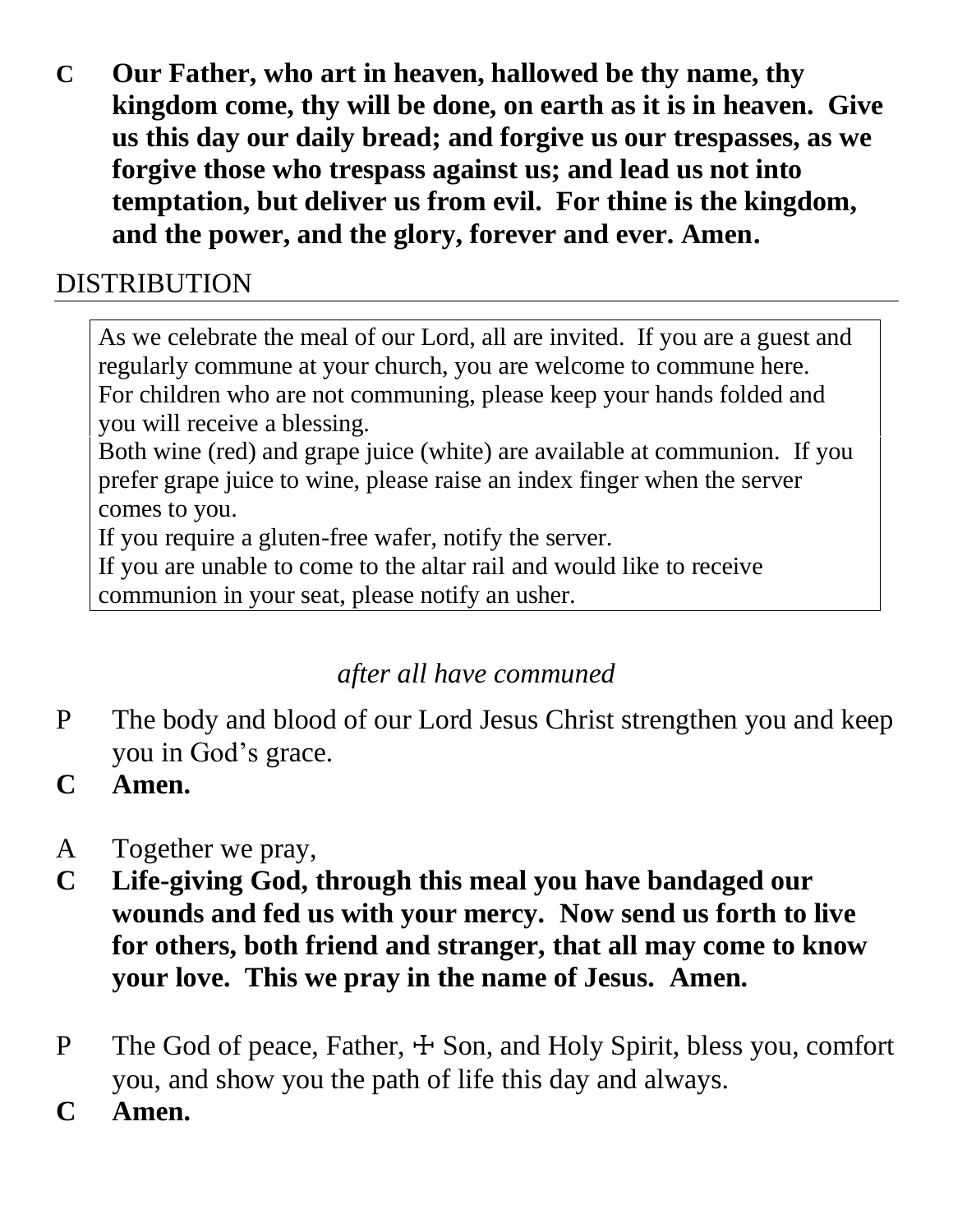HYMN *Oh, for a Thousand Tongues ELW 886*



#### DISMISSAL

P Go in peace. Love your neighbor.

#### **C Thanks be to God.**

Postlude

## *Faith's Weekly Announcements*

*Welcome to all of you attending this morning!*

#### *Altar Flowers*

The flowers on the altar this week were given by Harv and Alma Claussen's 64<sup>th</sup> wedding anniversary.

## **July Ladies Luncheon**

On Wednesday, July 20<sup>th</sup> at 11:30 am, the ladies of Faith Lutheran will meet for lunch at Arturs. Located on Indiana Avenue, just north of Dearborn (used to be Howards). A relatively new restaurant in Englewood, they carry a variety of foods guaranteed to appeal to all. We will order from the regular menu with separate checks. Please sign up in the narthex if you can attend – and include your phone number .Deadline to sign up is Sunday, July 17<sup>th</sup>. Questions? See or call Kathie Wiley (941-662-5383).